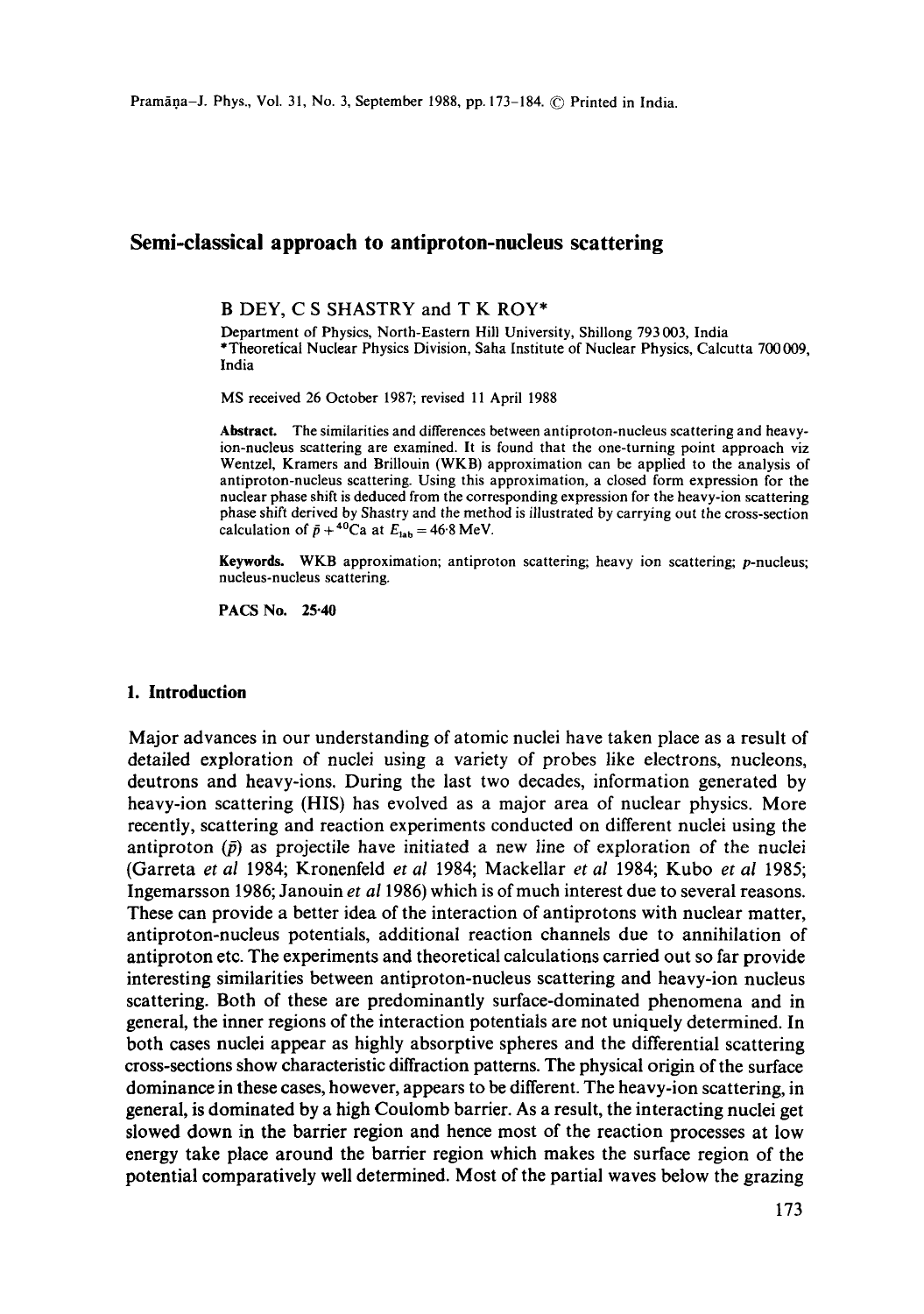partial wave get completely absorbed and hence, are not helpful in uniquely determining the potential in the interior region. On the other hand, the surface dominance of antiproton-nucleus scattering has a different origin. In this case there is no Coulomb barrier and for some partial waves there may be a very low barrier due to the centrifugal term. The surface dominance of the antiproton-nucleus scattering is due to a large number of additional channels that open up due to the annihilation process generated by the proton-antiproton collisions. The scattering wave gets strongly attenuated in the surface region due to these additional channels and hence, only limited information regarding the surface region of the interaction is possible.

These similarities indicate that techniques developed for the HIS (Frahn and Rehm 1978; Shastry 1982) may be usefully adopted in the analysis of the  $\bar{p}$ -nucleus scattering. In particular, in this problem we examine the usefulness of the WKB techniques and the closed-formalism approach for the study of  $\bar{p}$ -nucleus scattering. In §2 we make a comparative study of reflection functions and potentials in the heavy-ion scattering and antiproton-nucleus scattering. In  $\S$ 3 we develop the WKB technique to analyse the antiproton-nucleus scattering. Section 4 discusses typical numerical results obtained by this approach and describes the main conclusion.

# **2.** Comparison of  $\bar{p}$ -nucleus and nucleus-nucleus scattering

We consider a typical case of heavy-ion scattering and compare it with the antiprotonnucleus scattering. The typical cases of heavy-ion and antiproton scattering considered are <sup>18</sup>O + <sup>58</sup>Ni at  $E_{lab}=60$  MeV (Videbaek *et al* 1976) and  $\bar{p}$  + <sup>40</sup>Ca at  $E_{lab}$ = 46"8 MeV (Heiselberg *et al* 1985). Both are analysed using phenomenological optical potentials. The expression used for the optical potential in both cases has the form

$$
V(r) = -V_0 f(r, a_r, R_r) - iW_0 f(r, a_i, R_i) + U_c(r) = U_n(r) + U_c(r),
$$
\n(1)

|                              | $^{18}O + ^{58}Ni$ | $\bar{p} + {}^{40}\mathrm{Ca}$ | $\bar{p}+{}^{12}C$ |  |
|------------------------------|--------------------|--------------------------------|--------------------|--|
| Systems                      | (a)                | (b)                            | (c)                |  |
| $E_{\text{int}}(\text{MeV})$ | $60-00$            | 46.8                           | 46.8               |  |
| $E$ (MeV)                    | 45.79              | 45.66                          | 43.2               |  |
| $k$ (fm <sup>-1</sup> )      | 5.49               | 1.46                           | 1.38               |  |
| η                            | 19.32              | $-0.46$                        | $-0.138$           |  |
| $V_0$ (MeV)                  | $90-1$             | 40.0                           | $40-0$             |  |
| $W_0$ (MeV)                  | 42.9               | $100-0$                        | 74.1               |  |
| $r_{\rm r}(f_{\rm m})$       | 1.22               | 1·1                            | $1 - 03$           |  |
| $r_{\rm s}(m)$               | $1-22$             | $1-1$                          | $1-07$             |  |
| $a_r$ (fm)                   | 0.5                | 0.6                            | 0.562              |  |
| $a$ (fm)                     | 0.5                | 0.6                            | 0.625              |  |
| $r'_{c}$ (fm)                | 1.25               | 1.3                            | $1-3$              |  |

**Table 1.** Potential parameters for <sup>18</sup>O + <sup>58</sup>Ni,  $\bar{p}$  + <sup>40</sup>Ca and  $\bar{p} + {}^{12}C$  systems. E is the centre-of-mass energy.

(a) Videbaek *et al* (1976); (b) Heiselberg *et al* (1985); (c) Kubo *et al* (1985)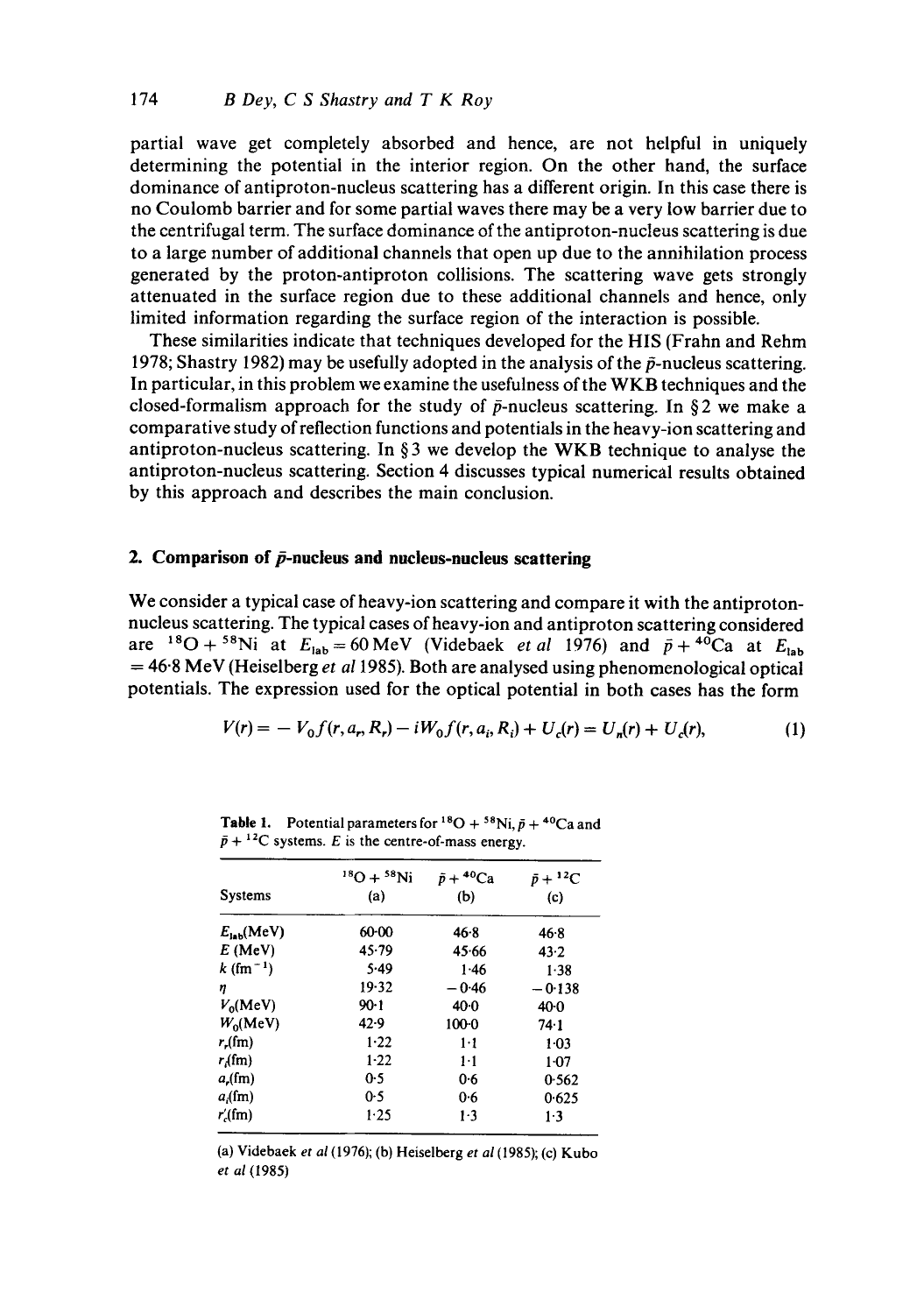where

$$
f(r, a, R) = \left[1 + \exp\left(\frac{r - R}{a}\right)\right]^{-1}
$$
  

$$
U_c(r) = \frac{Z_P Z_T e^2}{2R_c} (3 - r^2/R_c^2) \quad r \le R_c,
$$
  

$$
= (Z_P Z_T e^2)/r \qquad r \ge R_c.
$$
 (2)

In the case of heavy-ion scattering, the parameters  $R$  and  $R_c$  are given by

and

$$
R_c = r'_c (A_T^{-1/3} + A_P^{-1/3}).
$$

 $R = r(A_n^{1/3} + A_n^{1/3})$ 

In the  $\bar{p}$ -nucleus scattering case  $R = rA_T^{1/3}$  and  $R_c = r'_cA_T^{1/3}$ . The quantities r,  $r'_c$  are radius parameters.  $Z_{p}$ ,  $Z_{T}$  are the atomic numbers of projectile and target, respectively and  $A<sub>P</sub>$  and  $A<sub>T</sub>$  are their respective mass numbers.

The effective potential corresponding to *l*th partial wave in radial Schrödinger



**Figure 1a.** Effective potentials as a function of r for the potential described in  $^{18}O + ^{58}Ni$ scattering at  $E_{\text{lab}} = 60 \text{ MeV}$ . Potential parameters are given in table 1.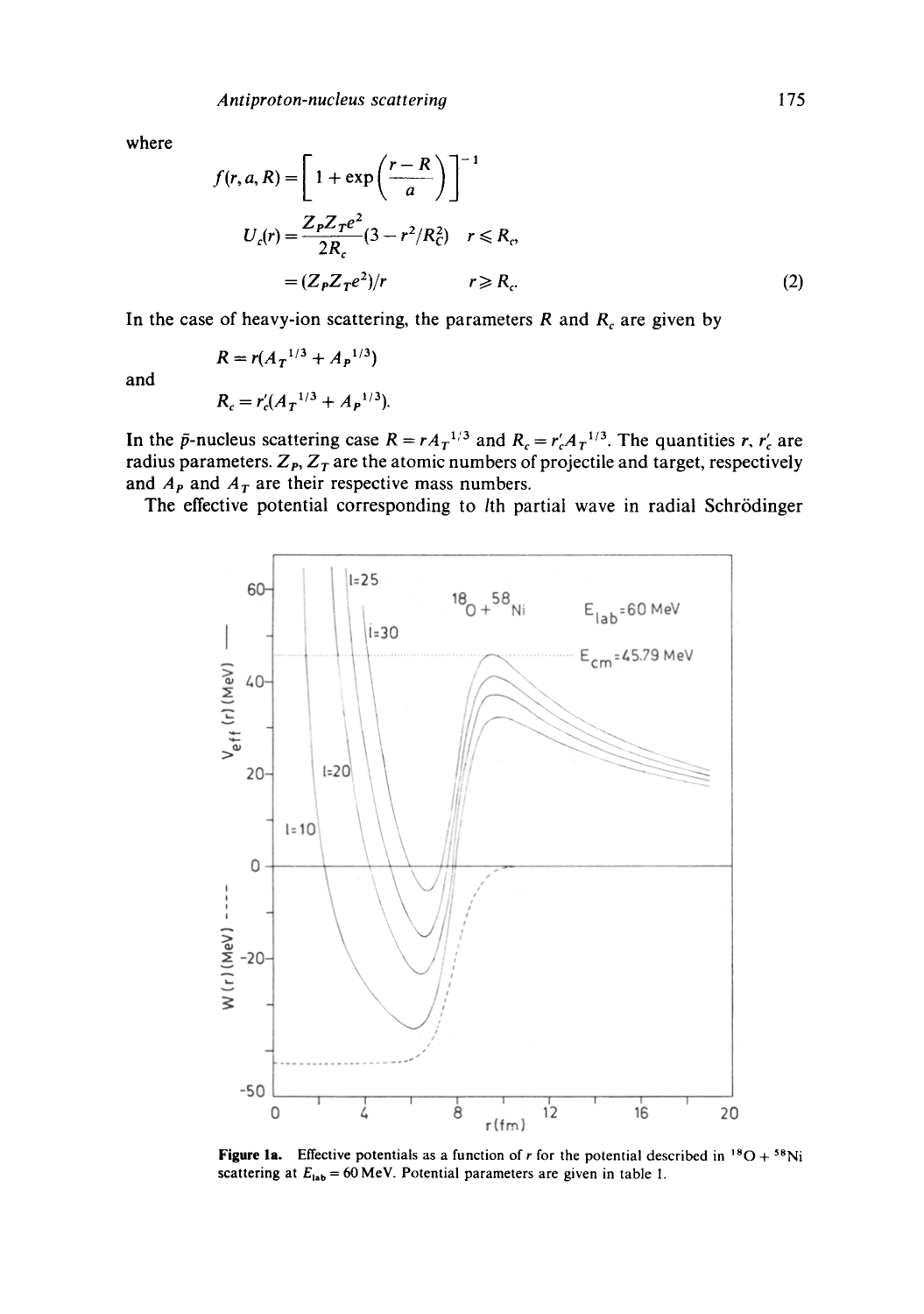

**Figure 1b.** Same as figure 1a for  $\bar{p} + {}^{40}Ca$  scattering at  $E_{\text{lab}} = 46.8 \text{ MeV}$ . Potential parameters are given in table 1.

equation is

$$
V_{\text{eff}}(r) = V(r) + \frac{\hbar^2}{2\mu} \frac{l(l+1)}{r^2}
$$
 (3)

where  $\mu$  is the reduced mass. The optical model parameters and other relevant data are summarised in table 1.

From the comparison of effective potentials (figures 1a and 1b) of  $^{18}O + ^{58}Ni$  and  $\bar{p}$  + <sup>40</sup>Ca for different partial waves it is clear that both processes are governed by strongly absorptive imaginary part of the potential but the surface regions are not similar. In the heavy-ion system for a number of partial waves it is easy to identify the interior region, the barrier region and the outer region. In the antiproton-nucleus system the barrier near the surface is practically absent for almost all partial waves and even if present, are quite broad and shallow. The nature of the effective potential in heavy-ion scattering suggests, in general, a three-turning point WKB approach. On the other hand, in the antiproton-nucleus scattering there will be, in general, only one turning point corresponding to the interior part of the centrifugal term in the potential.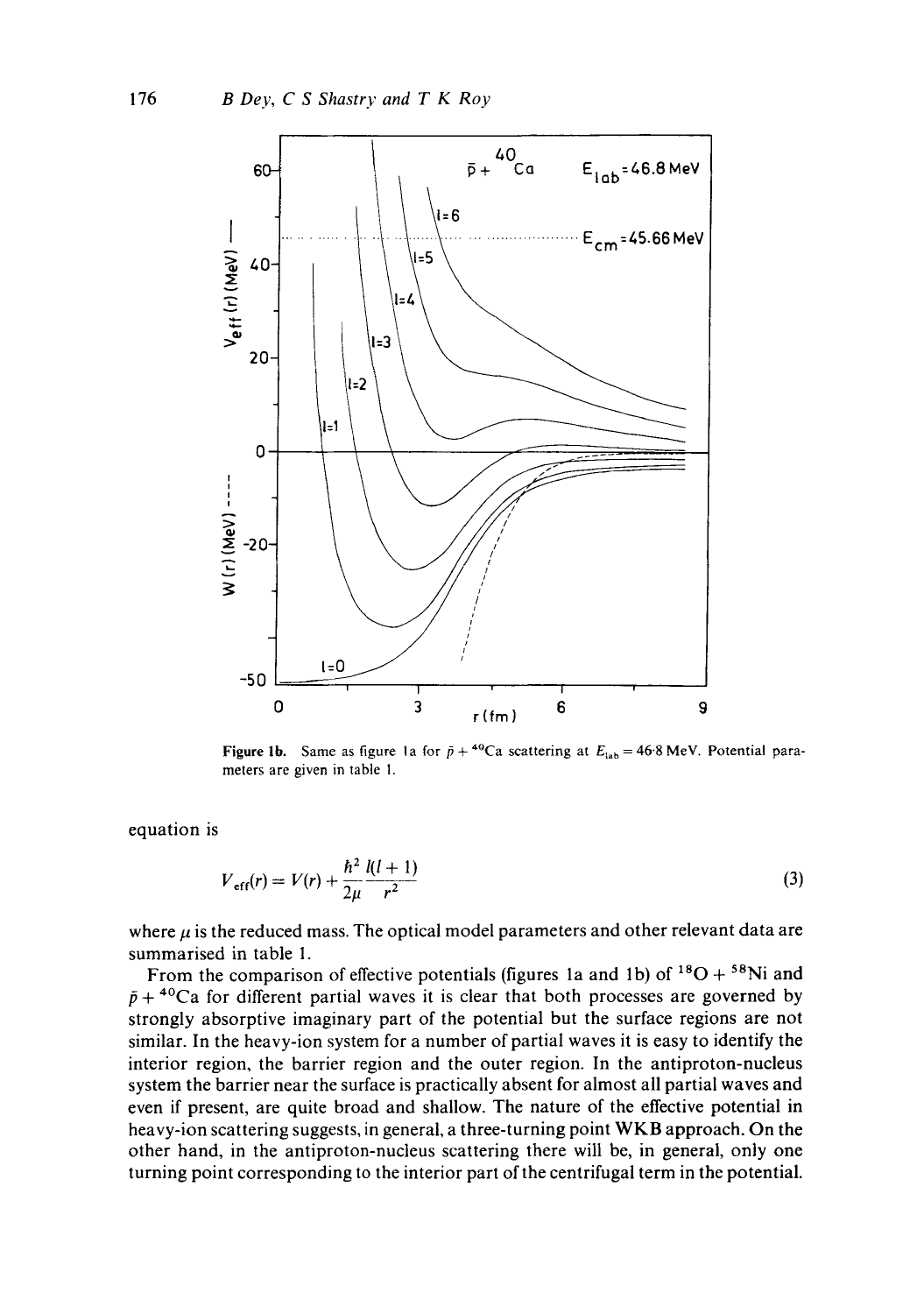|                                       |    |                   |         | $\lambda(r)$ $\lambda(r) \left  \frac{dp}{dr} \right $ ( $\times 10^{23}$ ) $ p(r) $ ( $\times 10^{21}$ ) $\left( \lambda(r) \left  \frac{dp}{dr} \right  \right)$ |              | $\vert p(r)\vert \vert$ |
|---------------------------------------|----|-------------------|---------|--------------------------------------------------------------------------------------------------------------------------------------------------------------------|--------------|-------------------------|
| Systems                               |    | (f <sub>m</sub> ) | $(f_m)$ | $(MeV-s/fm)$                                                                                                                                                       | $(MeV-s/fm)$ | $(x 10^2)$              |
| $^{18}O + ^{58}Ni$                    | 25 | $9-4$             | 3.51    | $29-45$                                                                                                                                                            | $1-18$       | 24.96                   |
| $(E_{\text{lab}} = 60 \text{ MeV})$   | 20 | $9-7$             | 2.68    | 23.74                                                                                                                                                              | 1.54         | 15.35                   |
| $\bar{p} + {}^{40}\mathrm{Ca}$        | 4  | $5-2$             | 4.69    | 2.58                                                                                                                                                               | 0.88         | 2.93                    |
| $(E_{\text{lab}} = 46.8 \text{ MeV})$ |    | 5.8               | 4.38    | $3 - 21$                                                                                                                                                           | 0.94         | $3-4$                   |

Table 2. Verification of WKB approximation for various values of I.

However, the comparatively smooth potential in the surface region suggests that the one-turning point WKB approach will be quite appropriate for the analyses of the scattering cross-sections. One can verify the validity of the WKB approximation in both cases by verifying the conditions of validity of the WKB approximation (Merzbacher 1970) namely

 $\lambda(r) |(\mathrm{d} p/\mathrm{d} r)| \ll |p(r)|$ ,

where  $\lambda(r)$  and  $p(r)$  are the wavelength and momentum at position r. Table 2 illustrates this for  $r$  in the surface region for the two cases referred above. It is clear that the ratio  $\lambda(r)|(\frac{dp}{dr})|/|p(r)| \approx 10^{-2}$  is quite satisfactory for the validity of the WKB approximation. This indicates that it is quite appropriate to use the WKB approximation. The condition for the validity of the WKB approximation (Merzbacher 1970) is obtained by neglecting  $k'(r)$  (i.e.  $(d/dr)k(r)$ ) when compared to  $k^2(r)$  in the leading order (n = 0) WKB approximation which results in the standard formula for phase shift that is generally used. In the antiproton-nucleus and nucleus-nucleus scattering that we consider, the condition  $k^2(r) \gg k'(r)$  is valid in the region of interest. The effect of incorporating higher order WKB approximation has been studied by Chan et al (1981) which shows that the



Figure 2. Comparison of reflection functions as a function of angular momentum for <sup>18</sup>O + <sup>58</sup>Ni at  $E_{lab}$  = 60 MeV and  $\bar{p}$  + <sup>40</sup>Ca at  $E_{lab}$  = 46.8 MeV. Potential parameters are given in **table 1.**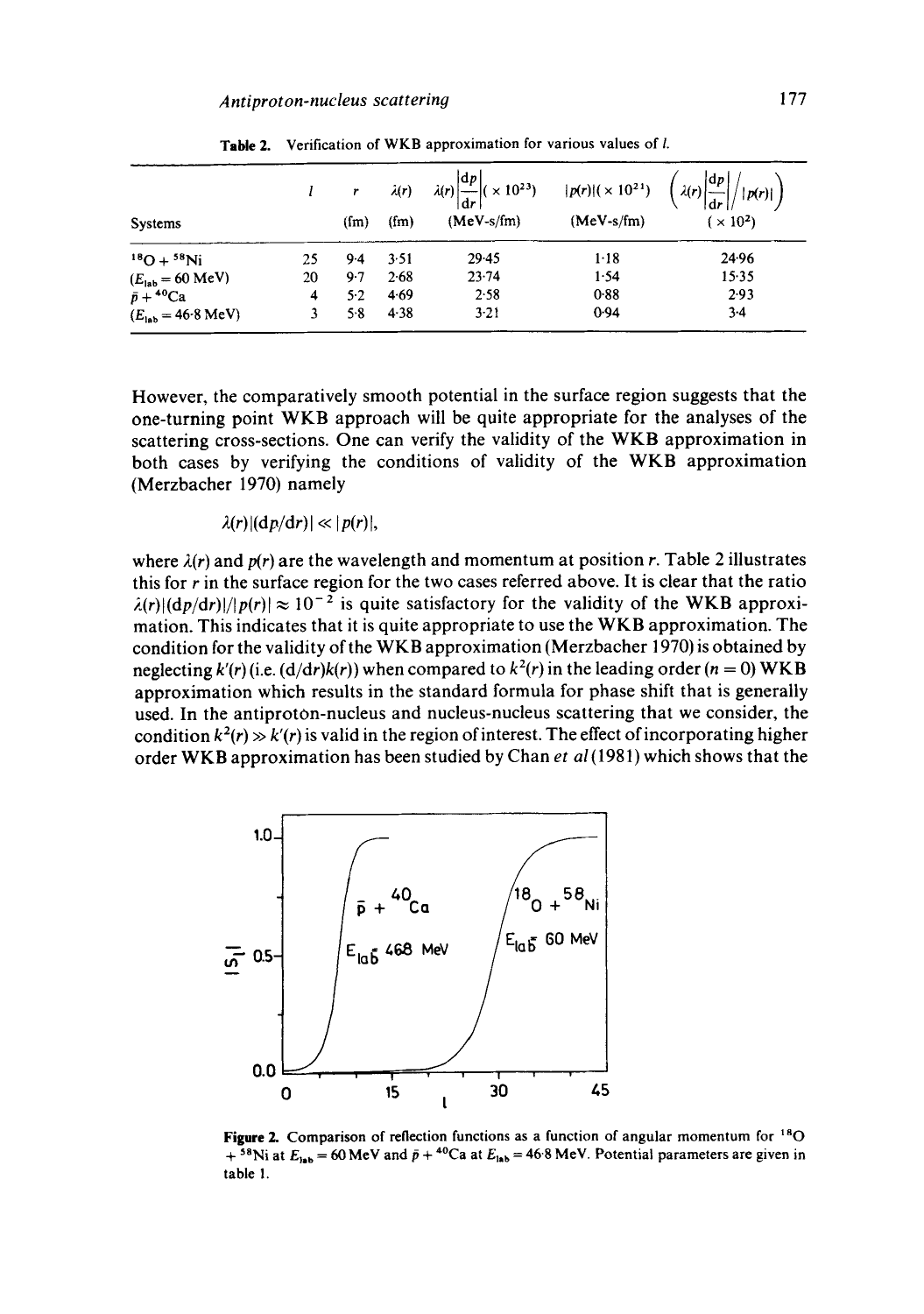leading order WKB approximation is adequate for the simple parametric description of the scattering data. Another remarkable similarity between the heavy-ion scattering and  $\bar{p}$ -nucleus scattering is illustrated in figure 2 where we compare the reflection functions corresponding to the two cases namely <sup>18</sup>O + <sup>58</sup>Ni and  $\bar{p}$  + <sup>40</sup>Ca. Both processes being surface-dominated phenomena, the reflection function rises quite rapidly near the grazing angular momentum. Based on these observations, we formulate in the next section analytical expressions of the nuclear phase-shift using the one-turning point WKB approximation and the mathematical techniques given by Shastry (1982).

#### **3. Approximate closed-form expression for phase-shift**

We now consider antiproton-nucleus potential. The effective real potential for the lth partial wave has, in general, only one turning point. This turning point becomes complex when the complex effective potential (including imaginary part) is used. The one-turning point WKB formula for nuclear phase-shift is given by

$$
\delta_N(\lambda) = \lim_{R \to \infty} \left( \int_{r_1}^R (k^2 - V_n(r) - V_c(r) - V_\lambda(r))^{1/2} \, dr - \int_{r_c}^R (k^2 - V_c(r) - V_\lambda(r))^{1/2} \, dr \right),\tag{4}
$$

where

$$
k^2 = (2\mu E/\hbar^2), V_n(r) = (2\mu/\hbar^2)U_n(r), V_c(r) = (2\mu/\hbar^2)U_c(r),
$$
  
 $V_{\lambda}(r) = \lambda^2/r^2$  and  $\lambda = l + \frac{1}{2}$ .

Here E is the centre of mass energy. Here  $r_1$  is the complex turning point and  $r_c$  is the turning point when the nuclear potential is switched off. The expression for  $r_c$  is given by

$$
r_c = (\eta + (\lambda^2 + \eta^2)^{1/2})/k \qquad \qquad r_c \ge R_c
$$
  
= ((-x + y)/(2\eta k/R\_c^3))^{1/2} \qquad \qquad r\_c \le R\_c, (5)

where

$$
\eta = -Z_T e^2 \mu / \hbar^2 k
$$

$$
x = (k^2 R_c - 3k\eta) / R_c
$$

and

$$
y = (x^2 + 4\lambda^2 \eta k / R_c^3)^{1/2}.
$$

For all the partial waves for which  $r_c > R_r$ ,  $R_i$  we can use the method developed by Shastry (1982). We write

$$
\delta_N(\lambda) = \delta_N^{(1)}(\lambda) + \delta_N^{(2)}(\lambda),\tag{6}
$$

where  $\delta_N^{(1)}(\lambda)$  gives the contribution to  $\delta_N(\lambda)$  in the range r<sub>c</sub> to  $\infty$  and  $\delta_N^{(2)}(\lambda)$  gives the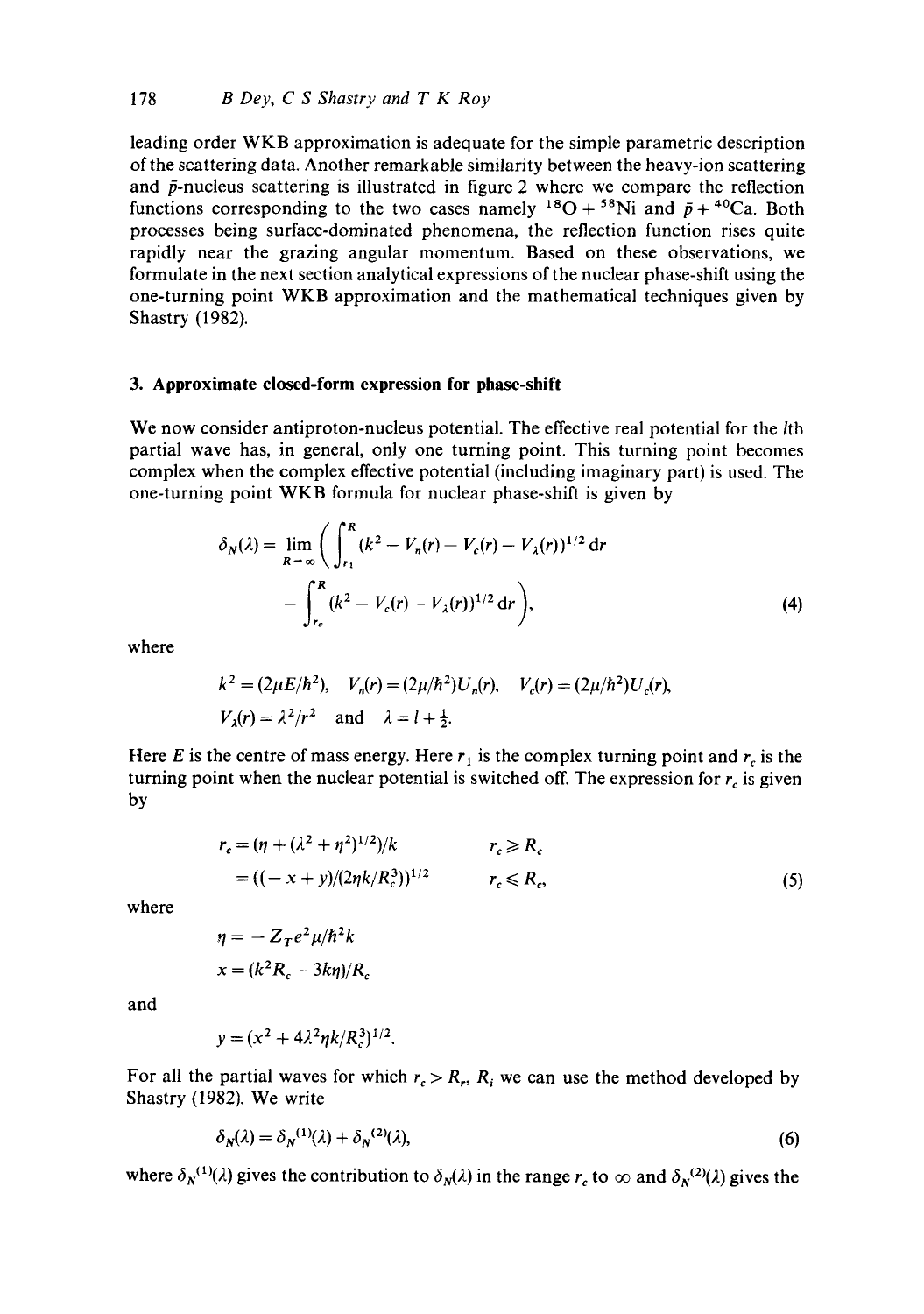contribution in the range  $r_1$  to  $r_c$ . The expression for  $\delta_N^{(1)}(\lambda)$  becomes

$$
\operatorname{Re} \delta_{N}^{(1)}(\lambda) = -\left(\frac{2\mu V_{0}}{\hbar^{2}}\right) \frac{1}{2k^{2}} \left\{\sum_{n=0}^{\infty} \left[-\exp\left(\frac{-\eta + kR_{r}}{ka_{r}}\right)\right]^{n+1} \times \left[\eta K_{0}\left(\frac{n+1}{ka_{r}}(\lambda^{2}+\eta^{2})^{1/2}\right) + (\lambda^{2}+\eta^{2})^{1/2} \right] \times K_{1}\left(\frac{n+1}{ka_{r}}(\lambda^{2}+\eta^{2})^{1/2}\right)\right\},\tag{7}
$$

where  $K_i$  is the K-type modified Bessel function (Abramowitz and Stegun 1964).

We can write a similar expression for Im  $\delta_N^{(1)}(\lambda)$  by simply replacing the parameters of the real potential with the corresponding parameters of the imaginary potential. If one approximates the complex turning point  $r_1$  by  $r_1$ <sup>(1)</sup> given by

$$
r_1^{(1)} = r_c - f(r_c)/f'(r_c),\tag{8}
$$

where

$$
f(r) = r^2 - \frac{2\eta}{k} \cdot r - \frac{\lambda^2}{k^2} - \frac{r^2}{k^2} V_n(r)
$$
\n(9)

one can get a reasonable approximation to  $\delta_N^{(2)}(\lambda)$  given by

$$
\delta_N^{(2)}(\lambda) = \frac{1}{2} r_c^3 \frac{(-V_n(r_c))^{3/2}}{(k^2 r_c^2 + \lambda^2 - \varepsilon)},
$$
\n(10)

where

$$
\varepsilon = r_c \frac{\mathrm{d}}{\mathrm{d}r} (r^2 V_n(r))|_{r=r_c}.
$$

Hence, in this approach it is not essential to calculate the exact turning point. However, if one computes the exact turning point, the expression for  $\delta_N^{(2)}(\lambda)$  in the linear approximation becomes

$$
\delta_N^{(2)}(\lambda) = \frac{1}{2}(r_c - r_1)(-V_n(r_c))^{1/2}.\tag{11}
$$

The exact turning point is calculated by carrying out the Newton-Raphson method of iteration till the saturation is reached. We have found that 4 to 5 iterations are adequate to get the exact turning point. For real potential, the turning point separates the classically allowed region from the forbidden region. The generalization of this to complex potentials has been used in the study of heavy-ion scattering (see for example, Brink 1985). In figures 3a and 3b, we have plotted the Coulomb turning point  $r_c$ , the exact complex turning point  $r_1$  and  $r_1^{(1)}$ , the first iteration value of  $r_1$  for  $\bar{p} + {}^{40}Ca$  at  $E_{\rm lab} = 46.8$  MeV. The figure indicates that for most of the partial waves except for a few,  $r_1^{(1)}$  is quite a good approximation to  $r_1$ . The turning points obtained in the interior region for  $l < 7$  by first iteration are not close to the exact turning points. But the smaller partial waves are highly absorptive ( $|S_i| \approx 0$ ) and the scattering data are not very sensitive to the potential in the interior region. Hence, some error in the calculation of the turning point does not significantly affect the cross-sections as far as the partial waves which are more or less fully absorbed are concerned. We use the expressions given above for  $\delta_{N}^{(1)}(\lambda)$  and  $\delta_{N}^{(2)}(\lambda)$  to compute the nuclear phase-shift.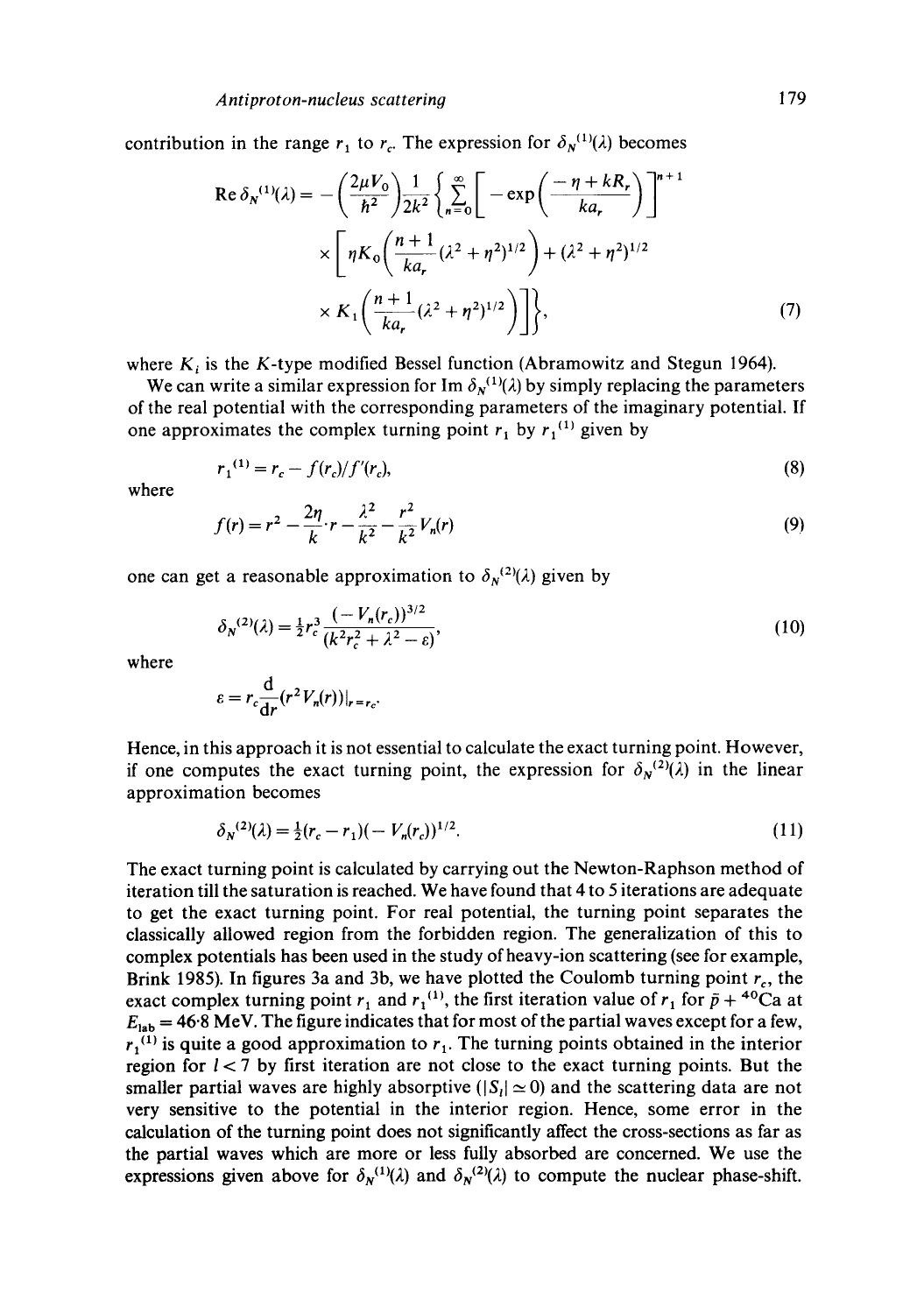

**Figure 3a.** Variation of the real part of complex turning point as a function of l along with  $r_c$ and the result of first iteration for real  $r_1$  denoted by  $r_1$ <sup>(1)</sup>. The potential parameters are given in table 1.



Figure 3b. Variation of the imaginary part of the turning point as a function of *l.* Potential parameters are given in table 1.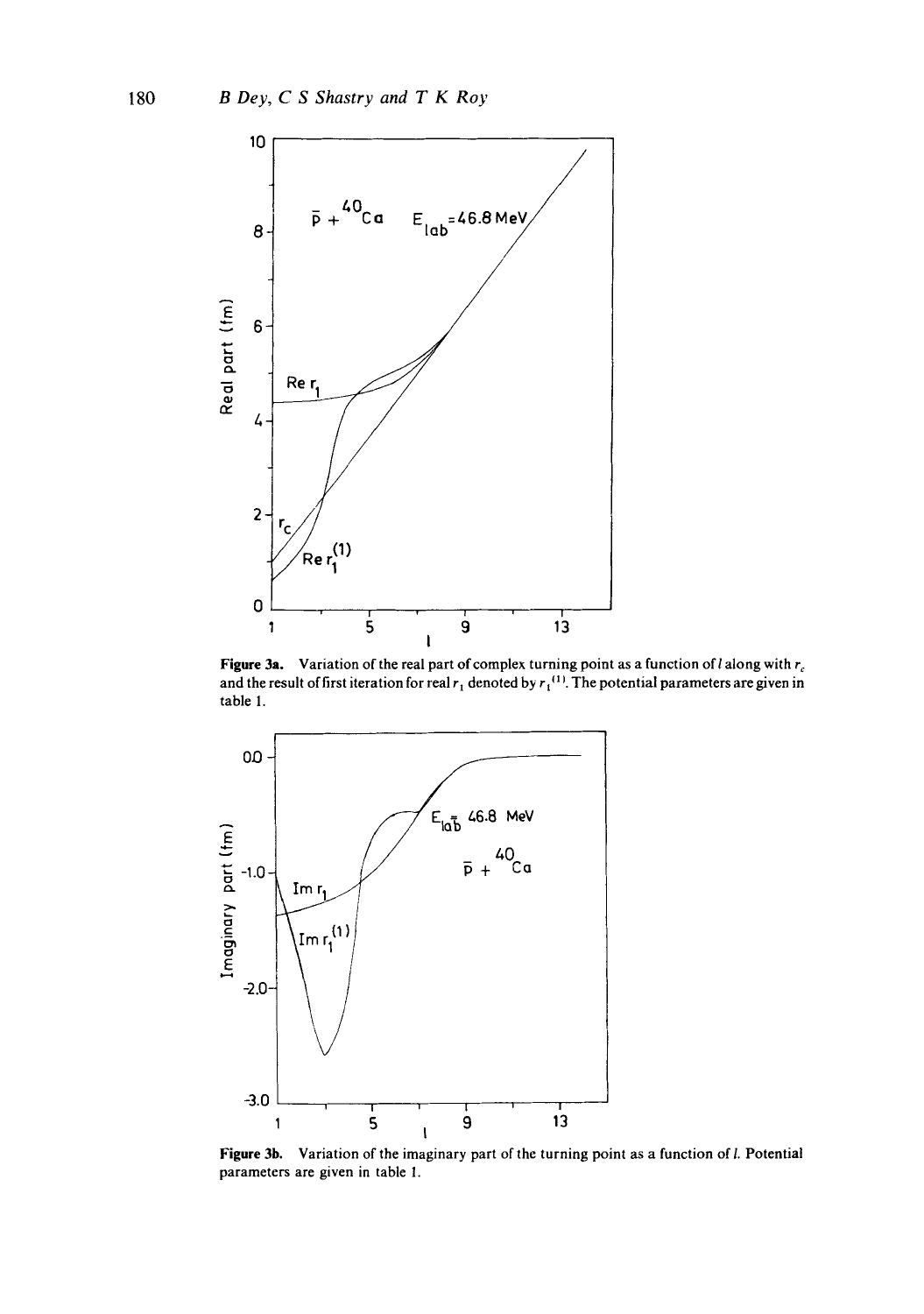Since the arguments of the functions  $K_0$  and  $K_1$  appearing in (7) are generally large we can approximate  $K_0$  and  $K_1$  by their asymptotic expansions which are given by Abramowitz and Stegun (1964):

$$
K_0(x) = x^{-1/2} \exp(-x) \sum_{n=0}^{6} a_n (2/x)^n + \varepsilon_1, |\varepsilon_1| < 1.9 \times 10^{-7},
$$
  

$$
K_1(x) = x^{-1/2} \exp(-x) \sum_{n=0}^{6} b_n (2/x)^n + \varepsilon_2, |\varepsilon_2| < 2.2 \times 10^{-7}.
$$

One may note that the formula developed can be readily used to compute the antiproton-nucleus scattering to fit the cross-section data by suitably varying the parameters. This approach is similar to the closed-formalism developed by Frahn and Rehm (1978). In the next section we give typical values of the data used in our calculation.

## **4. Calculations and discussion**

In order to demonstrate the usefulness of the WKB technique in analysing the  $\bar{p}$ nucleus scattering, we have studied two typical cases:  $\bar{p} + {}^{12}C$  at  $E_{lab} = 46.8$  MeV and  $\bar{p}$ + <sup>40</sup>Ca at  $E_{lab}$  = 46.8 MeV for which cross-sections have been measured and optical model fits have been obtained. In figure 4, we show the reflection functions obtained by optical model fits and compare them with those obtained by the WKB approximation using both the approximate expression for the WKB turning point and the numerically evaluated turning point. This indicates fairly good agreement with the reflection functions obtained using the optical model calculations for both  $\bar{p} + {}^{12}C$  and  $\bar{p} + {}^{40}Ca$ . The differential cross-sections for  $\bar{p} + {}^{12}C$  scattering and  $\bar{p} + {}^{40}Ca$  are shown in



**Figure 4.** Reflection functions for  $\bar{p} + {}^{12}C$  and  $\bar{p} + {}^{40}Ca$  obtained by using the exact optical model calculation (--) and those obtained by using  $\delta_N(\lambda) = \delta_N^{(1)}(\lambda) + \delta_N^{(2)}(\lambda)$  with  $\delta_N^{(2)}(\lambda)$  $=\frac{1}{2}(r_c - r_1^{(1)})( - V_n(r_c))^{1/2}$  (-- x -- x --), and using  $\delta_N(\lambda) = \delta_N^{(1)}(\lambda) + \delta_N^{(2)}(\lambda)$  where  $\delta_N^{(2)}(\lambda)$  is given by equation (11) ( $-\rightarrow$  ). Potential parameters are given in table 1.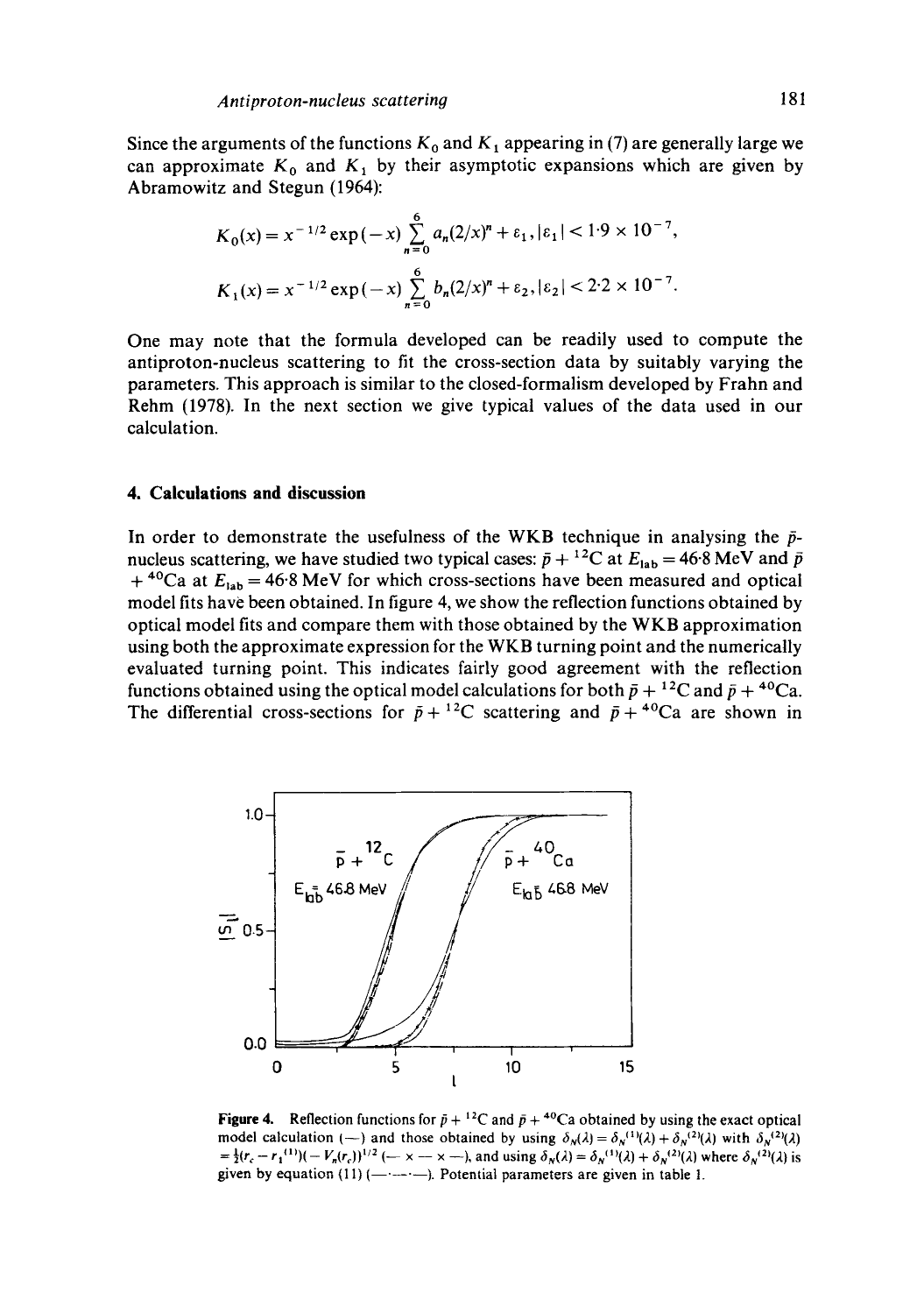figures 5 and 6 where we have plotted the cross-sections obtained by using optical model calculations and the cross-sections generated by the one-turning point WKB approximation. As the cross-sections based on optical model give fairly good fit to the experimental data the optical model prediction can be taken to represent the experimental data. Hence, in figures (5) and (6) the cross-sections generated by the oneturning point WKB approximation have been compared with the optical model predictions. Our result shows that the WKB approach is adequate to describe the essential features of the cross-sections. This shows that the semi-classical WKB approach is fairly suitable for  $\bar{p}$ -nucleus scattering and hence can be adopted to analyse the  $\bar{p}$ -nucleus scattering amplitude and scattering cross-sections in the same way as one does in the heavy-ion scattering. The primary difference, however, is that in  $\bar{p}$ -nucleus scattering the one-turning point WKB formula is quite adequate and the number of partial waves involved is smaller as compared to that in the heavy-ion scattering. Further, the similarity in the reflection functions and closed-form expression for WKB integrals indicates that closed-formalism approach of Frahn can also be successfully



Figure 5. The ratio of differential cross-section to the Rutherford cross-section as a function of angle (in the centre of mass system) for  $\bar{p} + {}^{12}C$  at  $E_{lab} = 46.8$  MeV obtained by using optical model calculation (--) and those obtained by using  $\delta_N(\lambda) = \delta_N^{(1)}(\lambda) + \delta_N^{(2)}(\lambda)$  with  $\delta_N^{(2)}(\lambda)$  $=\frac{1}{2}(r_c - r_1^{(1)})(-V_n(r_c))^{1/2}$  (-x -- x --) and using  $\delta_N(\lambda) = \delta_N^{(1)}(\lambda) + \delta_N^{(2)}(\lambda)$  where  $\delta_N^{(2)}(\lambda)$  is given by equation  $(11)$  ( $-$ ).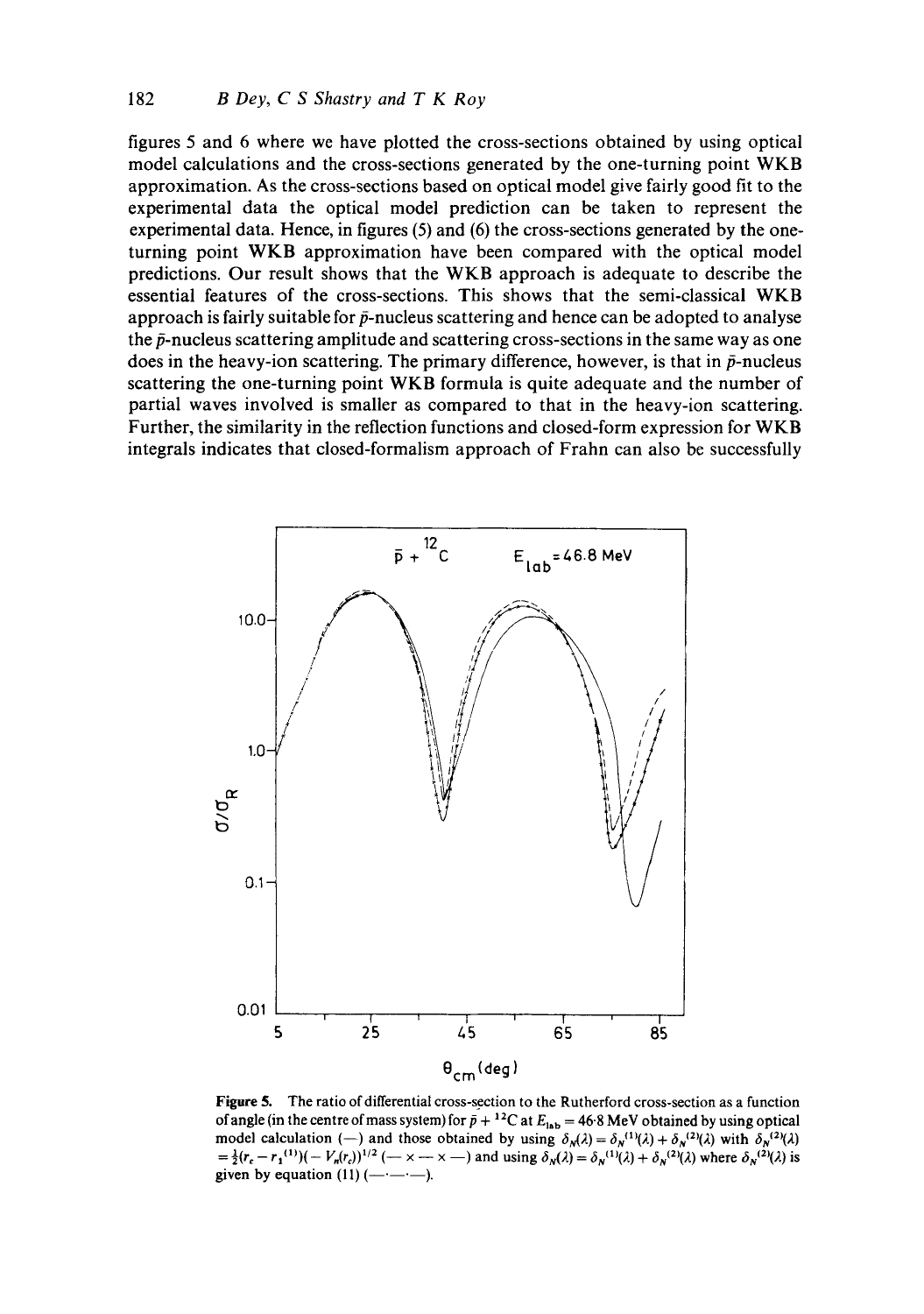

**Figure 6.** Same as figure 5 for  $\bar{p} + {}^{40}Ca$  at  $E_{lab} = 46.8$  MeV.

employed for the analysis of  $\bar{p}$ -nucleus scattering. At present the  $\bar{p}$ -nucleus scattering data are confined to the centre of mass angle  $\theta \le 65^\circ$ . When extended data for higher angles are available new features may come up which will necessitate more elaborate analysis of the scattering data using quantum-mechanical and semiclassical methods.

#### **Acknowledgements**

One of the authors (CSS) is grateful to Professors M K Pal and S Mukherjee for providing useful facilities to him during January and February 1987 at the Saha Institute of Nuclear Physics, Calcutta where part of this work was completed.

### **References**

Abramowitz M and Stegun I A 1964 *Handbook of raathematical functions* (New York: Dover) p. 374 Brink D M 1985 *Semi-classical methods in nucleus-nucleus scattering* (Cambridge, London, New York, New Rochelle, Melbourne, Sydney: Cambridge University Press) p. 31 Chan C K, Subeka P and Lu P 1981 *Phys. Rev.* C24 2035 Frahn W E and Rehm K E 1978 *Phys. Rep.* 37 1 Garreta D, Birien P, Bruge Get *al* 1984 *Phys. Lett.* B135 266 Heiselberg A, Jensen A S, Miranda A, Oades G C and Dumbrajs O 1985 *Nucl. Phys.* A446 637 Ingemarsson A 1986 *NucL Phys.* A454 475 Janouin S *et al* 1986 *Nucl. Phys.* A451 541